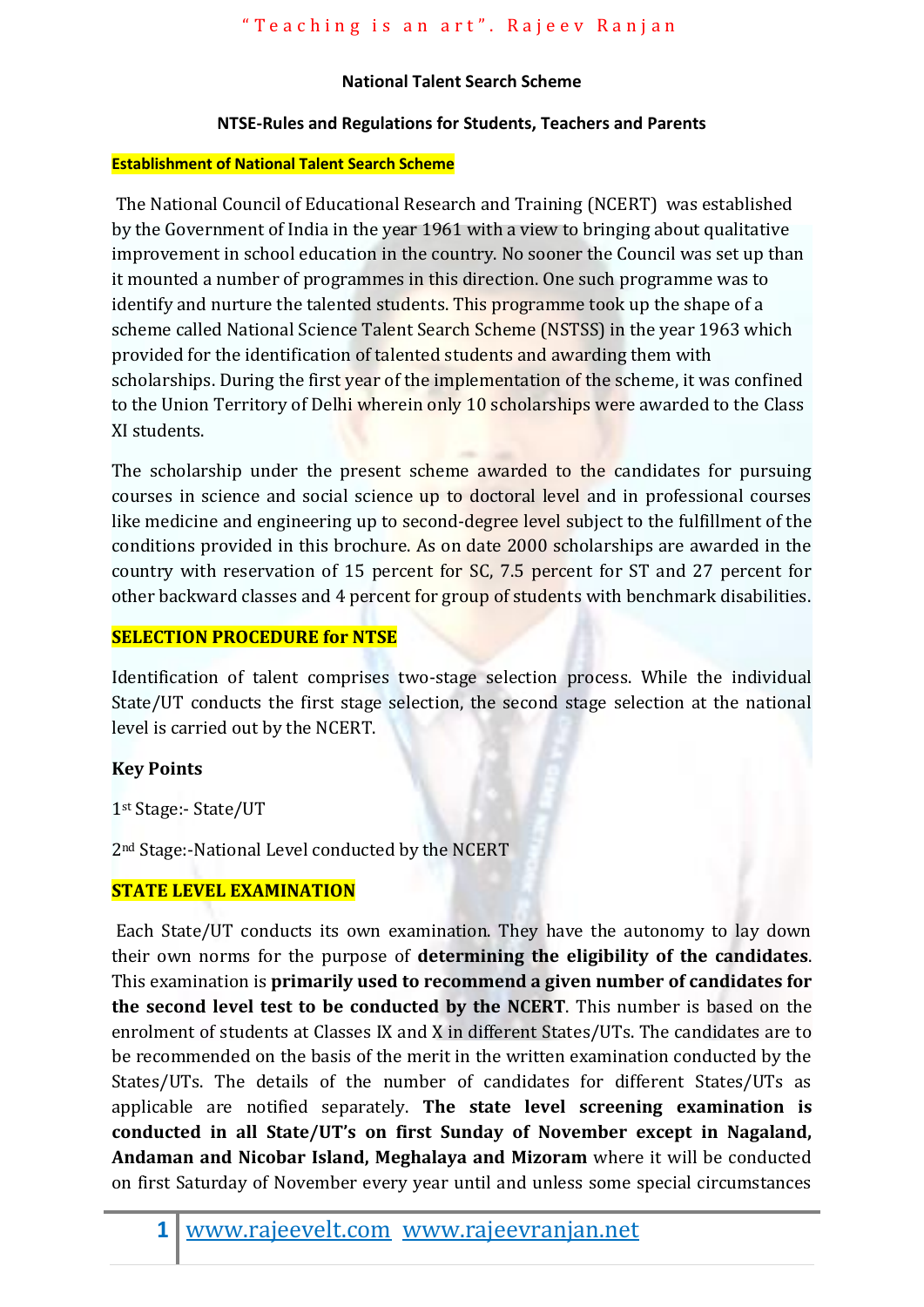occur. The addresses of the Liaison Officers of each State/UT are given on NCERT website that information about state level examination may be sought.

## **Eligibility for NTSE**

All students studying in Class X in any type of recognized school including Kendriya Vidyalaya, Navodaya Vidyalaya, and Sainik School etc. will be eligible to appear at the **State Level Examination from the State in which the school is located**. However, **no domicile restriction shall be imposed.** The state may impose any other eligibility condition for appearing in the screening examination like any qualifying percentage of marks in the previous annual examination etc. Students registered under Open and Distance Learning (ODL) are also eligible for scholarship provided the students are **below the age of 18 years (as on 1st July of that particular year)** the students is not employed and they are appearing in class X for the first time

## **How to apply**

The students studying in Class X in the country ought to be on the lookout for any advertisement in the newspapers or circulars in the school by the respective Government of their State/UT for the above said examination and act as per the requirement given in the **State advertisement/circular**. Any other information/query about the details of the state level examination may be had from Liaison Officers of the State/UT agencies, the addresses of which are given in the Appendix. The **filled in application by the student be submitted to the State Liaison Officer duly signed by the Principal of the school before the due date** as advertised/circulated by each concerned State/UT.

# **Medium of Examination**

The medium of the test shall be as announced by the State/UT.

## **Fee**

State may impose any fee for examination and/or for application form.

## **Examination**

State level examination may have two parts: Part-I Mental Ability Test (MAT) and Part-II Scholastic Aptitude Test (SAT) for **nominating the required number of candidates for the second level test to be conducted by the NCERT**

## **Key Points- Examination in Two Parts**

- **1. Part-I Mental Ability Test (MAT)**
- **2. Part-II Scholastic Aptitude Test (SAT)**

# **The scheme of testing is given below—**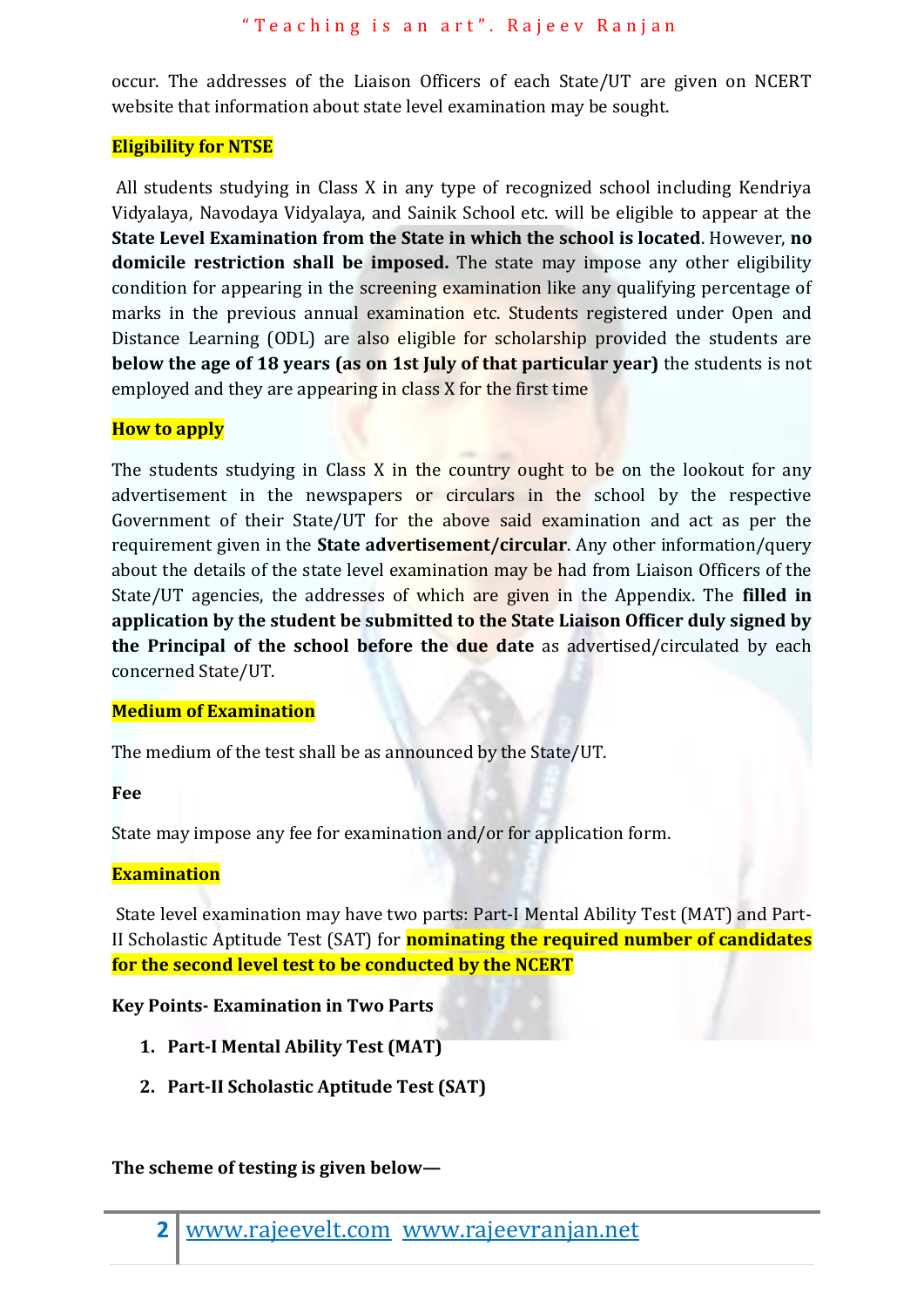**Examination Date- Paper Test Timings -Number of Questions -Number of Marks - Time -Duration -Qualifying -Selection -Criteria**

**1st Sunday of November (In all the States/UTs of the country except Nagaland, Mizoram, Meghalaya and Andaman & Nicobar exam where will be held on 1st Saturday November month every year)** 

**Paper-I Mental Ability Test (MAT) 09.30 am to 11.30 am (All candidates except visually Challenged Candidates) 100 100 120 Minutes 32% SC, ST and PWD and 40% for Others (General& OBC) • Only candidates qualifying in both the papers separately will be considered for merit • Selection of the awardees will be made on the basis of total Marks scored in MAT & SAT based on merit • There will be No Negative Marking 09.30 am to 12.00 noon (Only visually Challenged Candidates)**

**Paper-II Scholastic Aptitude Test (SAT) 13.30 pm to 15.30 pm (All candidates except visually Challenged Candidates) 100 (Science40, Mathemati cs-20, Social Science40) 100 120 Minutes 13.30 pm to 16.00 pm (Only visually Challenged Candidates) \* If there is any change in patern for Stage-II examination then the same will be communicated later on through NCERT website www.ncert.nic.in. Candidates are advised to keep track of updates on NCERT website.**

| Examination<br>Date                                                                                                                                                                                                                                       | Paper       | Test                                    | Timings                                                                                                                                                                                     | Number<br>of<br><b>Ouestions</b>                                     | Number<br>of<br>Marks | Time<br><b>Duration</b> |                                                                          | Qualifying Selection Criteria                                                                                                                                                                                                                                                               |
|-----------------------------------------------------------------------------------------------------------------------------------------------------------------------------------------------------------------------------------------------------------|-------------|-----------------------------------------|---------------------------------------------------------------------------------------------------------------------------------------------------------------------------------------------|----------------------------------------------------------------------|-----------------------|-------------------------|--------------------------------------------------------------------------|---------------------------------------------------------------------------------------------------------------------------------------------------------------------------------------------------------------------------------------------------------------------------------------------|
| 1st Sunday of Paper-I Mental<br>November<br>(In all the<br>States/UTs of<br>the country<br>except<br>Nagaland,<br>Mizoram.<br>Meghalaya<br>and Andaman<br>& Nicobar<br>exam where<br>will be held<br>on $1st$<br>Saturday<br>November<br>month every<br>t |             | Ability<br>Test<br>(MAT)                | 09.30 am to 100<br>11.30 am<br>(AII)<br>candidates<br>except<br>visually<br>Challenged<br>Candidates)<br>09.30 am to<br>$12.00$ noon<br>(Only)<br>visually<br>Challenged<br>Candidates)     |                                                                      | 100                   | 120<br>Minutes          | 32% SC.<br>ST and<br>PWD and<br>$40%$ for<br>Others<br>(General&<br>OBC) | • Only candidates<br>qualifying in<br>both the papers<br>separately will<br>be considered<br>for merit<br>• Selection of the<br>awardees will be<br>made on the<br>basis of total<br>Marks scored in<br><b>MAT &amp; SAT</b><br>based on merit<br>• There will be<br>No Negative<br>Marking |
|                                                                                                                                                                                                                                                           | Paper-<br>П | Scholastic<br>Aptitude<br>Test<br>(SAT) | 13.30 pm<br>to<br>15.30 pm<br>(AII)<br>candidates<br>except<br>visually<br>Challenged<br>Candidates) 40)<br>13.30 pm<br>to<br>$16.00$ pm<br>(Only)<br>visually<br>Challenged<br>Candidates) | 100<br>(Science-<br>40.<br>Mathemati<br>cs-20.<br>Social<br>Science- | 100                   | 120<br><b>Minutes</b>   |                                                                          |                                                                                                                                                                                                                                                                                             |

Acc. to 2019 Circular NTSE Examination Paper Pattern-MAT & SAT-www.ncert.nic.in

The scheme of testing is given below

\* If there is any change in patern for Stage-II examination then the same will be communicated later on through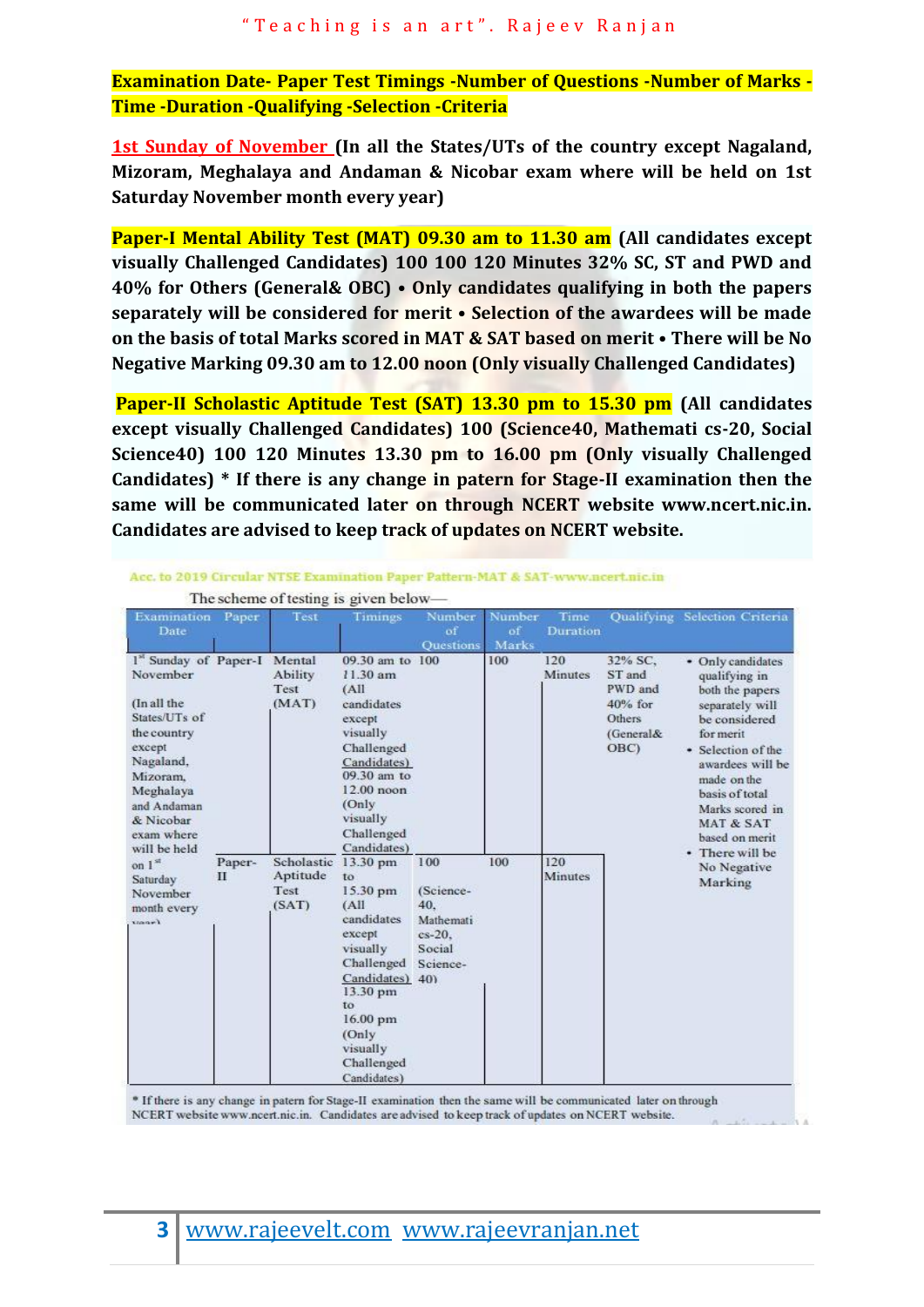## **Results**

The State/Union Territory will prepare a merit list of the candidates ensuring the **minimum qualifying marks in both the tests separately.** These marks are 40 per cent in the case of General and OBC category candidates and 32 per cent in the case of SC/ST/physically challenged candidates. The result of State Level Talent Search examination is declared in months of January/ February by the States/UTs themselves. **This examination is used only to recommend the candidates for second level NTS examination conducted by the NCERT.** The marks of the State level Examination are not added to the National Level Examination for award of scholarship. No correspondence will be entertained by the NCERT with regard to first level examination conducted by the State/UT. The candidate having any query/complaint/clarification with regard to the State Level Examination shall have to correspond only with the state examination agencies.

## **NTS-NATIONAL LEVEL EXAMINATION**

**There is no fee** of any kind for appearing in the National Level Examination.

## **Eligibility**

The National Talent Search Examination is open for students of Indian nationality whether they study in India or abroad at Class X level.

#### **Candidates Studying in India**

Only the candidates selected by the States/UTs on the basis of their screening examination shall be eligible to appear in the National level examination to be conducted by the NCERT on the Second Sunday of May each year (unless otherwise notified). The NCERT will convey the roll number, the venue, the date and time for the national level examination to all such candidates directly through its portal [www.ncert@nic.in.](http://www.ncert@nic.in/)

#### **Candidates Studying Abroad**

Students of Indian nationality studying abroad at the Class X level may also compete for Talent Search Award under the following conditions:

- 1. The Indian students studying abroad in Class X or equivalent class shall be exempted from the first level-screening test and shall be permitted to appear directly at the second level examination conducted by the NCERT.
- 2. A candidate shall be eligible to appear in the second level NTS examination only if he or she has obtained at least 60 per cent marks (in aggregate) at the previous annual examination.
- 3. A candidate will have to appear in the NTS examination at a centre in India at her/his own cost.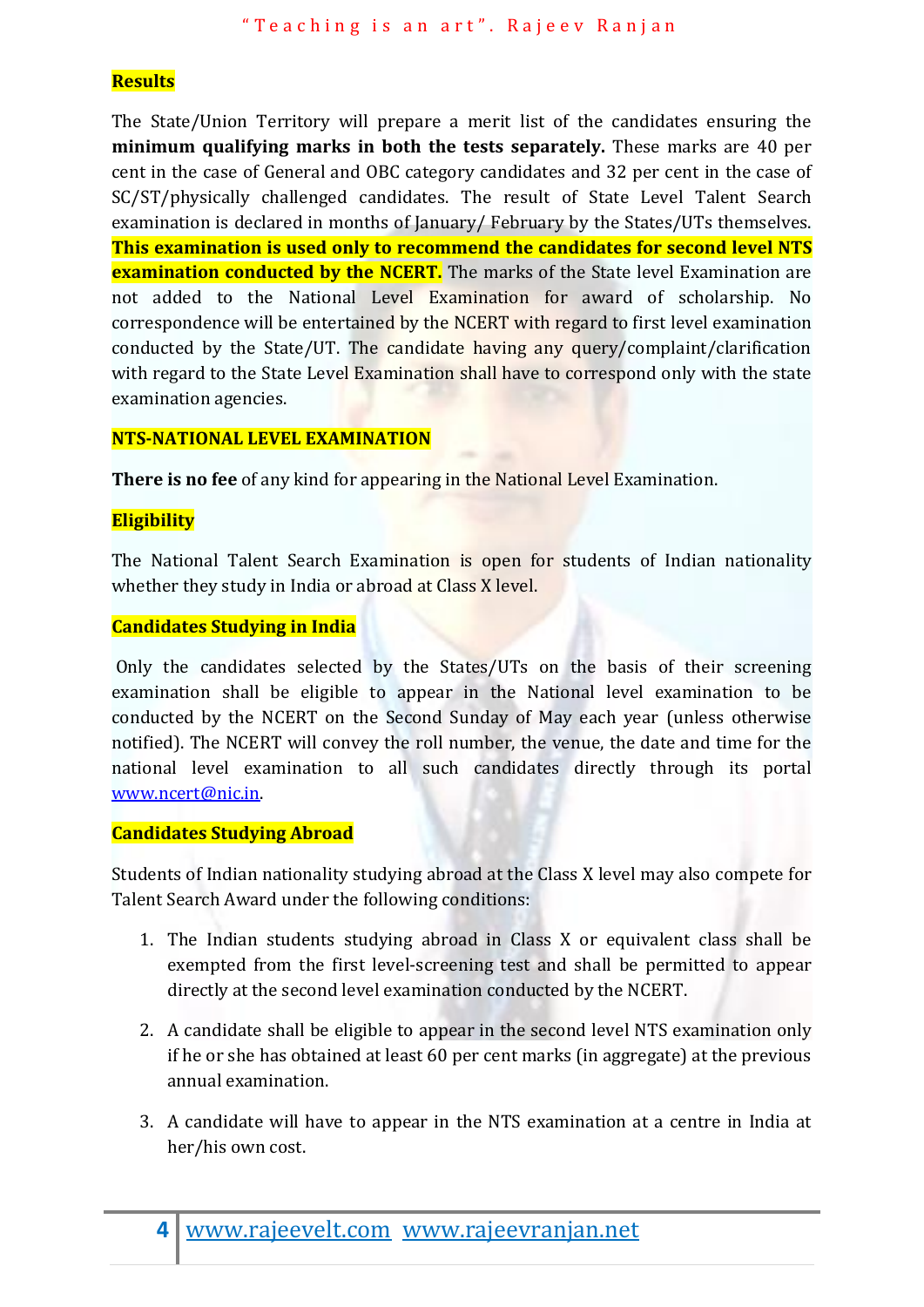- 4. A candidate desiring to appear in the NTS examination may request through the Head of the Institution where he or she is studying along with an attested copy (by the Head of the Institution) of the mark sheet of Class IX. The request should reach the Head, Department of Educational Survey Division, NCERT, New Delhi-110016 latest by 31<sup>st</sup> December of the concerned year.
- 5. The Council shall allot roll numbers to the eligible candidates and inform them about the date, time and the venue of examination along with other relevant instructions.
- 6. No request for change of Centre shall be entertained.
- 7. If a candidate is selected, the scholarship shall be paid for pursuing studies in India only.
- 8. Change of center will be permitted in genuine cases and as per instructions issued from NCERT.

# **Syllabus**

There is no prescribed syllabus for the NTS examination. However, the standard of items shall be conforming to the level of Classes IX and X. A separate booklet called 'Learn about the Test' containing sample items for both the Tests- MAT and SAT is available in print as well as on the NCERT website [www.ncert.nic.in.](http://www.ncert.nic.in/)

# **Scheme of Testing**

**The scheme of testing is given below—**

**2nd Sunday of May every year (In all the States/UTs of the country)**

**Paper-I Mental Ability Test (MAT)** 09.30 am to 12.00 noon (Only visually Challenged Candidates) (All candidates except visually Challenged Candidates) 100 100 120 Minutes 32% marks SC, ST and PWD and 40% for Others (General & OBC) Category separately in both papers

**Paper-II Scholastic Aptitude Test (SAT)** 13.30 pm to 15.30 pm (All candidates except visually Challenged Candidates) 100

**(Science-40, Mathematics-20, Social Science-40) 100 120 Minutes 13.30 pm to 16.00 pm (Only visually Challenged Candidates)**

# **• There will be No Negative Marking**

• Only candidates qualifying in both the papers separately will be considered for merit

# • **Selection of the awardees will be made on the basis of total Marks scored in MAT & SAT based on merit**

\*If there is any change in patern for Stage-II examination then the same will be communicated later on through NCERT website www.ncert.nic.in. Candidates are advised to keep track of updates on NCERT website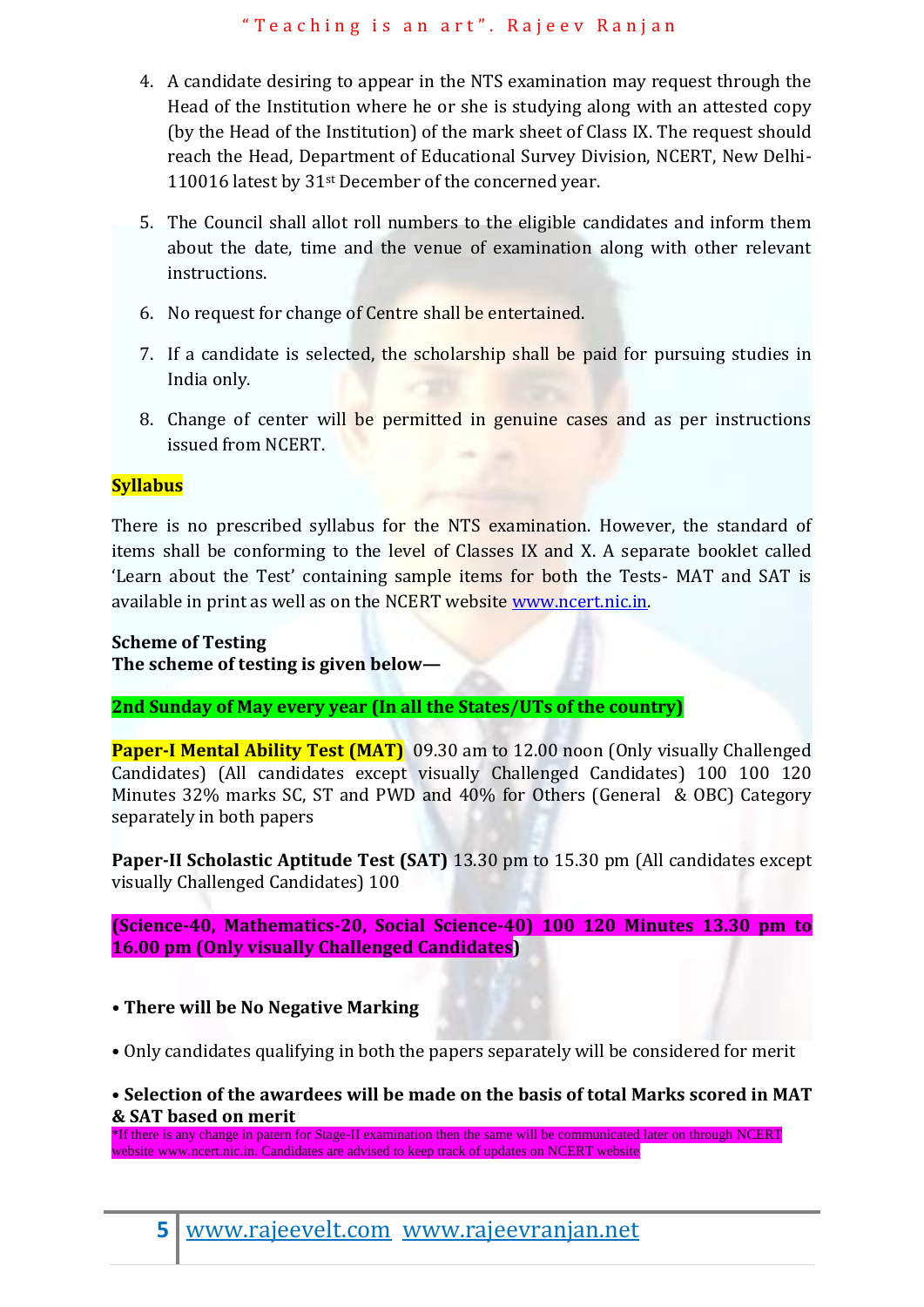#### 3.2.3 Scheme of Testing

| <b>Examination</b><br>Date                                                                                                                                                                             | Paper                 | <b>Test</b>                                      | <b>Timings</b>                                                                                                                                                                         | Number<br>of                                                       | Number<br>of | Time<br><b>Duration</b> |                                                                                                                         | Qualifying Selection Criteria                                                                                                                                                                                                                                                              |
|--------------------------------------------------------------------------------------------------------------------------------------------------------------------------------------------------------|-----------------------|--------------------------------------------------|----------------------------------------------------------------------------------------------------------------------------------------------------------------------------------------|--------------------------------------------------------------------|--------------|-------------------------|-------------------------------------------------------------------------------------------------------------------------|--------------------------------------------------------------------------------------------------------------------------------------------------------------------------------------------------------------------------------------------------------------------------------------------|
|                                                                                                                                                                                                        |                       |                                                  |                                                                                                                                                                                        | <b>Ouestions</b>                                                   | <b>Marks</b> |                         |                                                                                                                         |                                                                                                                                                                                                                                                                                            |
| $2nd$ Sunday<br>of May every<br>vear<br>(In all the<br>States/UTs of<br>the country)<br>*If there is any change in patern for Stage-II examination then the same will be communicated later on through | Paper-I Mental        | Ability<br>Test<br>(MAT)                         | 09.30 am to 100<br>11.30 am<br>(AII)<br>candidates<br>except<br>visually<br>Challenged<br>Candidates)<br>09.30 am to<br>$12.00$ noon<br>(Only<br>visually<br>Challenged<br>Candidates) |                                                                    | 100          | 120<br>Minutes          | SC, ST and<br>PWD and<br>$40\%$ for<br>Others<br>(General<br>$&$ OBC $)$<br>Category<br>separately<br>in both<br>papers | 32% marks • There will be<br>No Negative<br>Marking<br>• Only candidates<br>qualifying in<br>both the papers<br>separately will<br>be considered<br>for merit<br>· Selection of the<br>awardees will be<br>made on the<br>basis of total<br>Marks scored in<br>MAT & SAT<br>based on merit |
|                                                                                                                                                                                                        | Paper-<br>$_{\rm II}$ | Scholastic 13.30 pm<br>Aptitude<br>Test<br>(SAT) | to<br>15.30 pm<br>(A11)<br>candidates<br>except<br>visually<br>Challenged Science-<br>Candidates)<br>13.30 pm<br>to<br>16.00 pm<br>(Only)<br>visually<br>Challenged<br>Candidates)     | 100<br>(Science-<br>40.<br>Mathemati<br>$cs-20$ .<br>Social<br>40) | 100          | 120<br>Minutes          |                                                                                                                         |                                                                                                                                                                                                                                                                                            |

The scheme of testing is given below-

## **Written Examination**

The written examination shall consist of two paper; Paper-I Mental Ability Test (MAT) and Paper-II Scholastic Aptitude Test (SAT). Both the tests will be administered on the same day

# **Mental Ability Test**

There shall be 100 multiple-choice type items, with four alternatives. Each item will carry one mark. Candidates are required to answer the items on a separate OMR sheet as per instructions given in the test booklet and on the OMR sheet.

# **Scholastic Aptitude Test**

The scholastic Aptitude Test will consist of 100 multiple-choice items of one mark each. Each item shall have four alternatives, out of which only one will be the correct answer. There shall be 40 items from Science, 40 from Social Science and 20 from Mathematics, Candidates are required to answer the items on a separate OMR sheet to be provided at the examination centre as per instructions.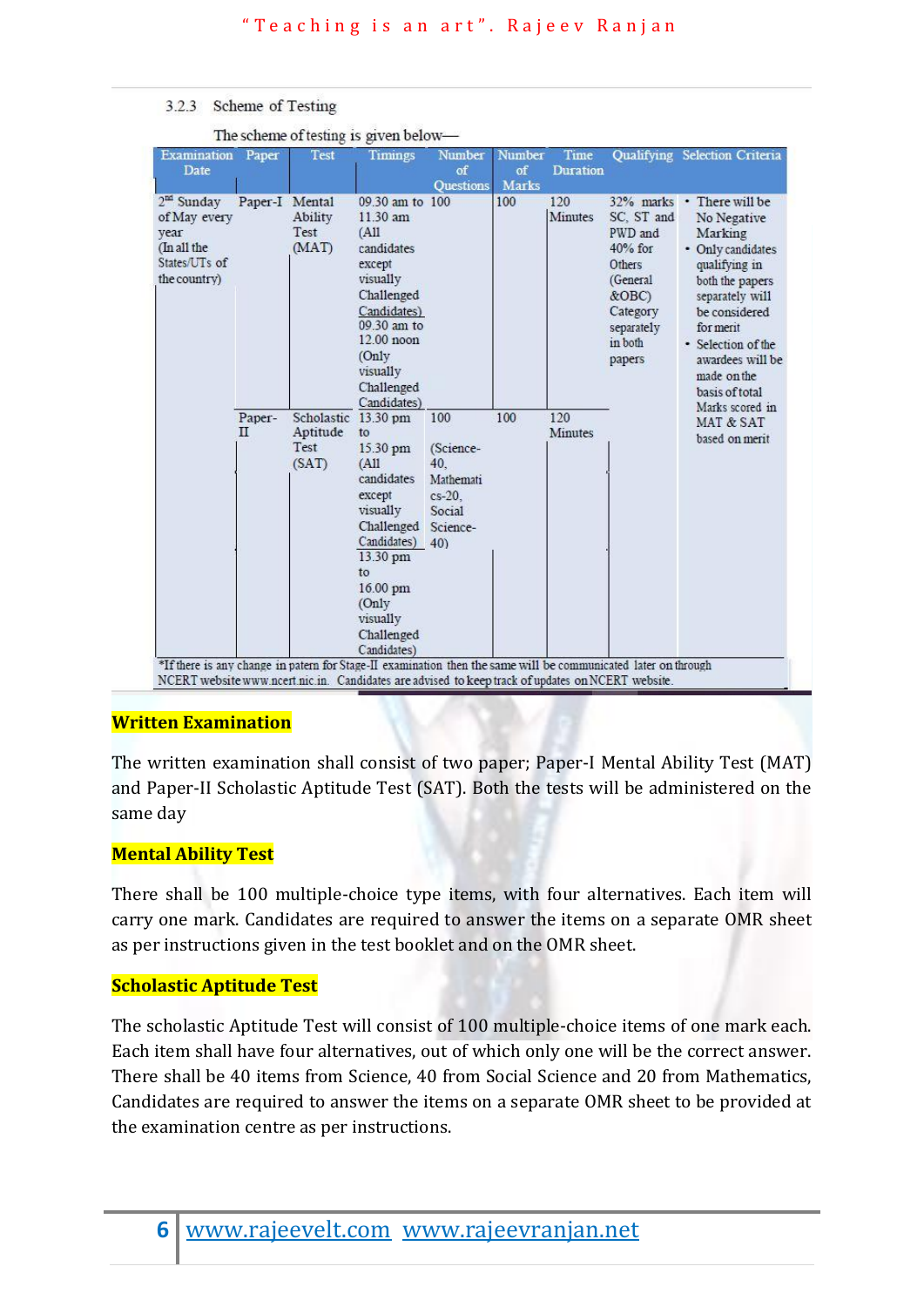**Important Note:** Students are allowed to take away question booklets of both the tests (Mental Ability Test and Scholastic Aptitude Test) after the examination.

# **Medium**

The tests will be available in the following languages: **Asamiya, Bangla, English, Gujarati, Hindi, Kannada, Marathi, Malayalam, Odia, Punjabi, Tamil, Telugu and Urdu.** The candidate has to mention his option regarding the language in which he/she want to take the test in the application form. Accordingly, the question booklet in that language shall be made available to the candidate at the centre. After exercising this option, no request for the change of medium will be entertained.

# **Marking Scheme**

Each item in both the tests shall carry one mark each. A candidate shall get one mark for correct response. There will be no negative marking in either of the tests. Nevertheless, candidates are advised not to resort to blind guessing, which may not be of any help to them.

## **Declaration of Result**

The final award shall be declared on the basis of combined scores of MAT and SAT. Only the selected candidates shall be informed by registered letter and through NCERT website www.ncert.nic.in. Marks obtained by the candidates in written examination will be revealed to all the candidates individually through NCERT website.

# **Rechecking**

Since the NCERT applies rigorous checks and counterchecks before the declaration of result, no request for re-evaluation or rechecking of scripts will be entertained. Candidates will be provided facility to have access to their scanned OMR sheets which will be placed on NCERT website along with final scoring key so that they can calculate their own score.

## **Rates of Scholarship**

The rates of scholarship at different stages are given as under: Sl.No. Stage Rate of Scholarship

- **1. Higher Secondary level Rs. 1250/- p.m.**
- **2. Graduate and Post Graduate Rs. 2000/- p.m.**
- **3. For Ph.D. degree (four years) As per UGC norms**